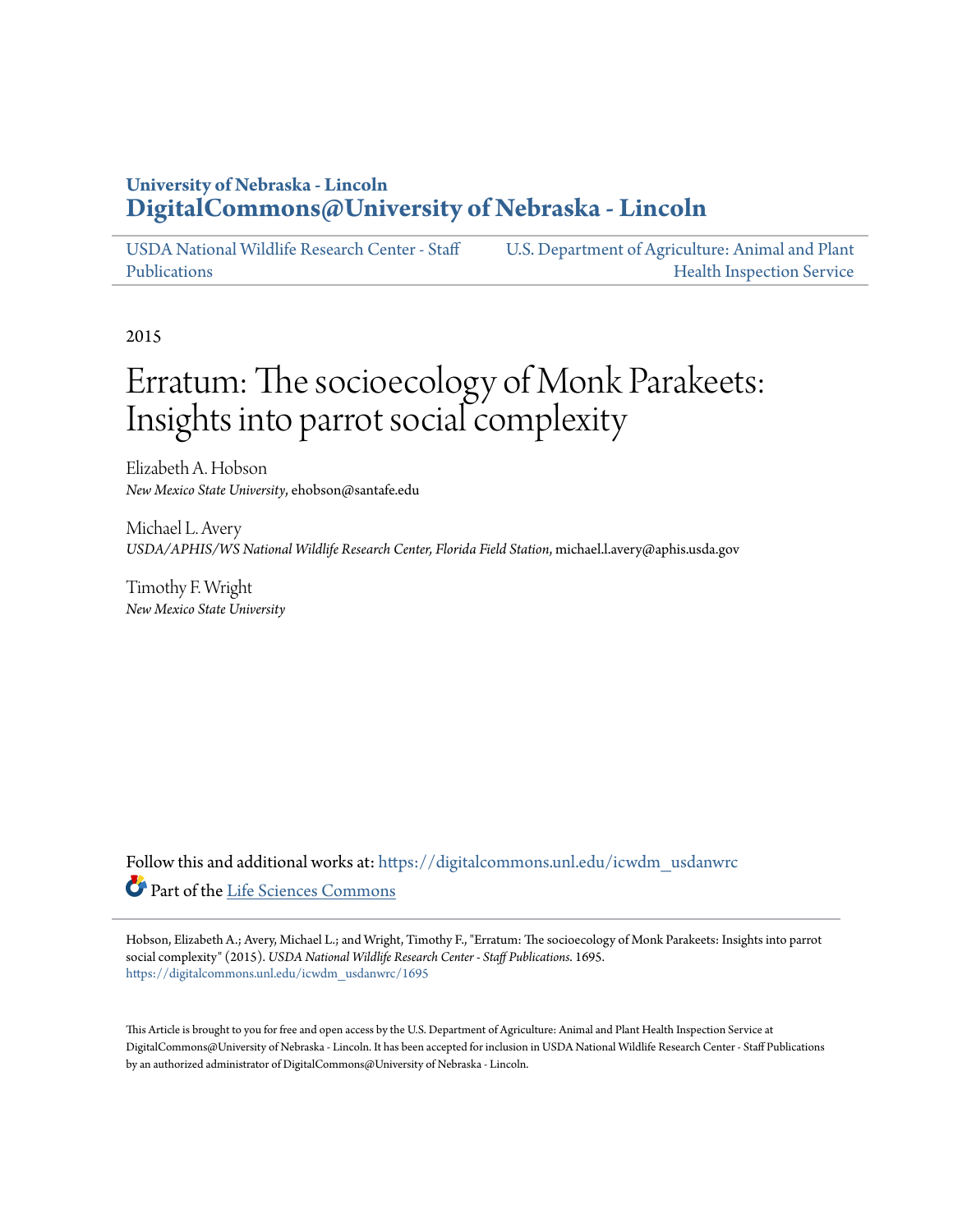

**CORRECTION** 

# Erratum: The socioecology of Monk Parakeets: Insights into parrot social complexity

Elizabeth A. Hobson,  $1, a*$  Michael L. Avery, <sup>2</sup> Timothy F. Wright<sup>1</sup>

<sup>1</sup> Department of Biology, New Mexico State University, Las Cruces, New Mexico, USA<br><sup>2</sup> USDA/APHIS/WS National Wildlife Research Center, Florida Field Station, Gainesville, Florida, USA<br><sup>a</sup> Current address: National Instit

\* Corresponding author: [ehobson@nimbios.org](mailto:ehobson@nimbios.org)

Submitted November 6, 2014; Accepted November 24, 2014; Published February 25, 2015

## ABSTRACT

Our recent work on Monk Parakeets (Myiopsitta monachus) reported dominance steepness values that were inaccurate because of a bug in the analysis program. Updated steepness values are more moderate than initially reported, which places captive Monk Parakeet groups midway between egalitarianism and despotism.

Keywords: dominance hierarchy, SOCPROG, steepness

#### Errata: Socioecología de Myiopsitta monachus: Perspectivas sobre la complejidad social de los loros

#### RESUMEN

Nuestro trabajo reciente sobre Myiopsitta monachus presentó valores incorrectos de pendiente de dominancia debido a un error en el programa de análisis. Los valores actualizados de pendiente son más moderados que los presentados originalmente, lo que ubica a los grupos cautivos de M. monachus a medio camino entre igualitarismo y despotismo.

Palabras clave: jerarquía de dominancia, pendiente, SOCPROG

The dominance steepness results for captive Monk Parakeets (Myiopsitta monachus) we reported (Hobson et al. 2014) were inaccurate because of a bug in the program we used for dominance hierarchy analyses. SOCPROG version 2.4 (Whitehead 2009) had an error in how steepness was calculated (H. Whitehead personal communication). We reanalyzed aggression for our captive Monk Parakeet groups using the R package 'steepness' (Leiva and de Vries 2014; 10,000 permutations). Dominance linearity was consistent with our originally published values. Steepness values are more moderate than previously reported (Table 1; steepness values replace those in Hobson et al. 2014: table 4). The  $D_{ii}$  steepness values are no longer on the extremely egalitarian end of the egalitarian–despotic continuum as previously reported (Hobson et al. 2014: figure 8). Rather, the updated values are now moderate for both captive groups, putting both groups in the middle of this continuum (Figure 1). Because captive conditions are likely to increase the chances of a steeper hierarchy

(Stevens et al. 2007), dominance hierarchies for Monk Parakeets in the wild are still likely to be less steep, and more egalitarian, than those observed in captivity (Hobson et al. 2014).

#### ACKNOWLEDGMENTS

Thanks to C. Neumann for his reanalysis of our data that alerted us to the presence of a bug in SOCPROG 2.4, and to H. Whitehead for confirming the bug. The newly released SOCPROG 2.5 has corrected this bug.

TABLE 1. Corrected dominance steepness values for captive groups 1 and 2.

| Captive group | Steepness $(P_{ii})$                               | Steepness $(D_{ij})$                                 |
|---------------|----------------------------------------------------|------------------------------------------------------|
|               | 0.7462 ( $p = 0.0001$ )<br>0.6603 ( $p = 0.0001$ ) | $0.5484$ ( $p = 0.0001$ )<br>0.5279 ( $p = 0.0001$ ) |

Q 2015 American Ornithologists' Union. ISSN 0004-8038, electronic ISSN 1938-4254

Direct all requests to reproduce journal content to the Central Ornithology Publication Office at aoucospubs@gmail.com